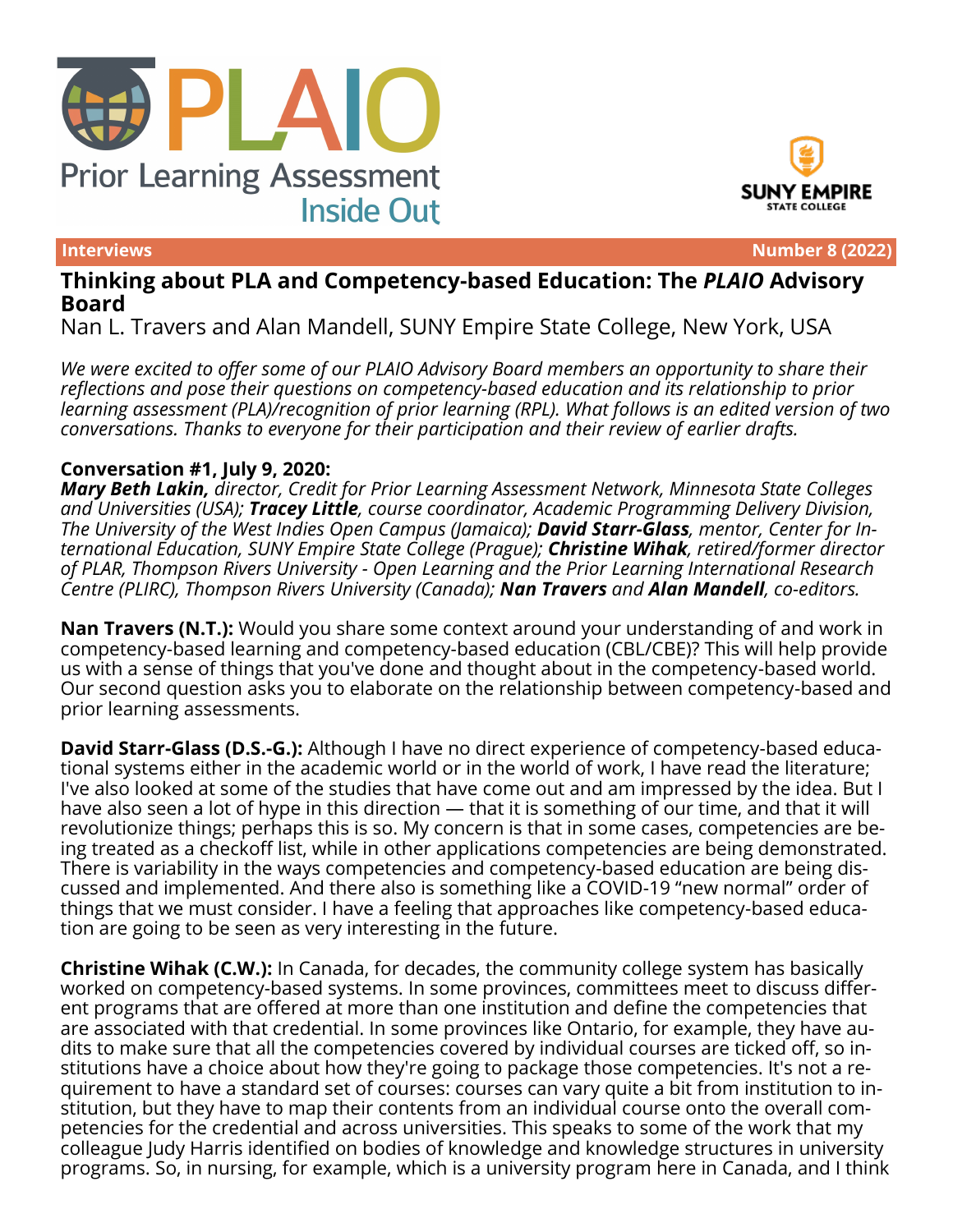also in the States, the competencies are very highly defined. But in a Bachelor of Arts, they're not so fully defined. Our university, for example, has developed broad statements of competencies of a graduate. Our own employer department [human resources] has a set of competencies that we use to assess candidates for university positions. But these are broad, generic competencies rather than the very specific kind of stuff that's in competency-based education.

**Mary Beth Lakin (M.B.L.):** I have to go back to the 1980s. I think this was the purest experience with competency-based learning for education, and this was actually done in the workplace in early childhood education focusing on teachers who did not have postsecondary credentials. It was called The Child Development Associate credential, or CDA. And in those days, that credential was not so much connected with higher education. It was recognized in the early childhood education community and throughout professional associations. I think they used the term "competency," but it was more like what Christine was describing as "bodies of knowledge." So, there were these big areas like classroom management and parent relationships — about six or seven standards — and those were broken up into different skill areas that you had to demonstrate if you were a candidate. Then you would have a team that would evaluate you for the credential. I was the director of the program and was one of the people on the team. You selected your team. Then you had to include a parent, and there were different ways in which the candidate had to show what she knew and what she could do. Candidates were observed in the classroom and there were interviews, so there were multiple types of assessments: it was very rich. I am really thinking about some of the things David said about competency-based education now, and the thing that I liked about the CDA was that to me it was very clear. You knew what you had to do. The language and the process were transparent. It made sense to anybody in the field who would be in different environments, and so it was translatable in a lot of different ways. I appreciated that because you knew what you had to do and if you were able to do it, you knew what it stood for. I think that a lot of the work that's going on now is really good work, but I think there's a whole lot of churning and transitioning, and there are so many different groups coming at it from different angles that it's hard to have a clear sense of what it is, how to show it, and how you're going to use it. So, thinking about today, I have had that one clear example through that one industry and for me, the question is: How would you look at this across different industries? I just don't think we're there yet. I still think that while the example I gave on early childhood wasn't perfect, there are a lot of good things about it.

**C.W.:** You know, we had a very similar process here in Canada at that time when early childhood education became professionalized, and it became a requirement to have a CBE in Canada to work in government-licensed day care. Still, I think it's a sweeping generalization to say that CBE is being used especially when it's a move to professionalization or when there's a shortage in a particular area and they suddenly want to get people qualified as quickly as they can. But otherwise, it's my sense that they *don't* think it's worth the time to create and conduct competency-based assessments; it's just easier to just do micro-assessments or micro-gapfilling teaching.

**N.T.:** One of the things coming up here is that different approaches are being used when we talk about competency-based education. As David pointed out, one is where some institutions are constructing the attainment of competencies like a checkoff list. On the other hand, there has been a real movement [and I think it's what Mary Beth and Christine pointed out] to talk about the competencies that we can use to describe a body of knowledge or a body of action in terms of what somebody knows and what they can do. That's a very simple definition of competency. What I think we are really focusing on is a third movement in terms of looking at competencies as a way of having a universal language from people's experiences to what's happening in the classroom. In effect, you can translate people's work experience to competencies and, at the same time, translate what's expected in the classroom [or what people are learning in a classroom] to competencies, and you can then map the two sets of competencies. This leads us to the next question about the relationship between competency-based education and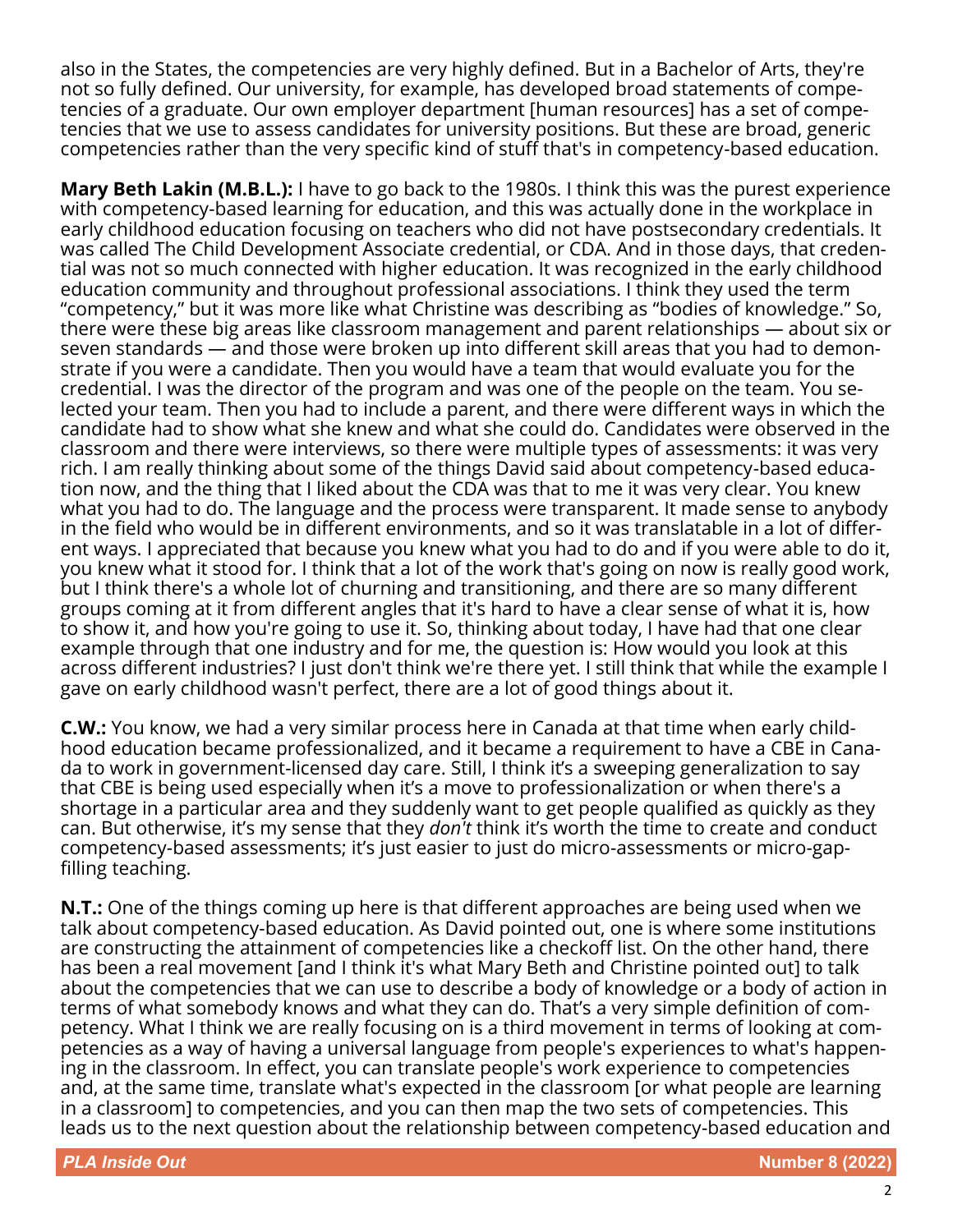PLA. Is there compatibility, or are these two different things?

**Alan Mandell (A.M.):** I just want to say something about this first question and try to bring together what different people have said. I believe that many of those who have been involved in the competency-based learning/education world have seen this work as revolutionary in the same way that the people in the 1970s and 1980s saw PLA as revolutionary. What they have in common is a claim that learning doesn't have to take place in formal contexts and, certainly in terms of higher education, that learning doesn't have to occur in a classroom. So, for me, the competency-based stuff — and I think Christine's point about professionalization and shortages seems just right — is also connected to the movement for "outcomes." That movement in higher education — the move from seat time and courses to outcomes — seems to be an interesting thread to consider. That is, if outcomes can be identified, and if people can show they've attained them, we have legitimized those skills and that learning, even though they're attained in an alternative way.

**M.B.L.:** To follow up with Alan's point and to think about my earlier example, I really saw the CBE and the PLA processes naturally bridged into that CDA example. It was an assessment that took place in the workplace, so it was industry-based and industry-recognized with a team of people with different perspectives who could see that person on the job and make assessments about it. It really captured all the prior experience and learning that was going on in that professional's life, as well as what was currently going on in the field, and would be a natural bridge. And it was and has been that [bridge] since then for community colleges and universities with early childhood programs. It allowed them to recognize the CDA credential as a set of "stackable" learnings/skills that would apply to a particular degree program.

**A.M.:** That's exactly what I meant: that those supporting this work saw it as part of a movement to recognize people's experiences and people's knowledge that had gone unrecognized before.

**M.B.L.:** Unfortunately, I think that for those involved in caregiving, even with new professional standards and professional associations, the field is still *not* given the respect that it deserves. In so many cases, people are still not earning family-sustaining wages, so I think that one of the things to say when you get to this question about CBE and competency-based learning is that in certain fields there's no equity; there are professional standards that people work toward and gain and are recognized within the field, but they are still *not* recognized socially, economically, or nationally. The situation may be different in other countries. I think the U.S. might be a poor example. As a whole, this country is behind regarding the recognition, the rewards, and the incentives that caregivers are given, whether they work with young children or with older adults. Yes, there is getting that credential, and there is getting it recognized, and then there is the question of what that means in terms of being able to live in a world that realizes our equity and inclusion goals.

**C.W.:** I understand that development. It's similar in Canada with the CBE movement that pushed for that credential. I think the idea was that they could also push for increased federal involvement in day care funding. When I was president of a daycare association back in the mid -'70s, the federal government was pushing in that direction.

**M.B.L.:** We had parallel experiences, Christine: a lot of advocacy, a lot of movement internally.

**C.W.:** What I think is happening here, and I imagine is going to happen even more in the U.S. with COVID, is that the value of those workers — the workers in the senior homes, the nursing homes, and long-term care homes — has suddenly been highlighted. We see how hugely underpaid and undervalued those people are for their work.

**N.T.:** With COVID-19, one of the things that we've had to define is what is "essential," and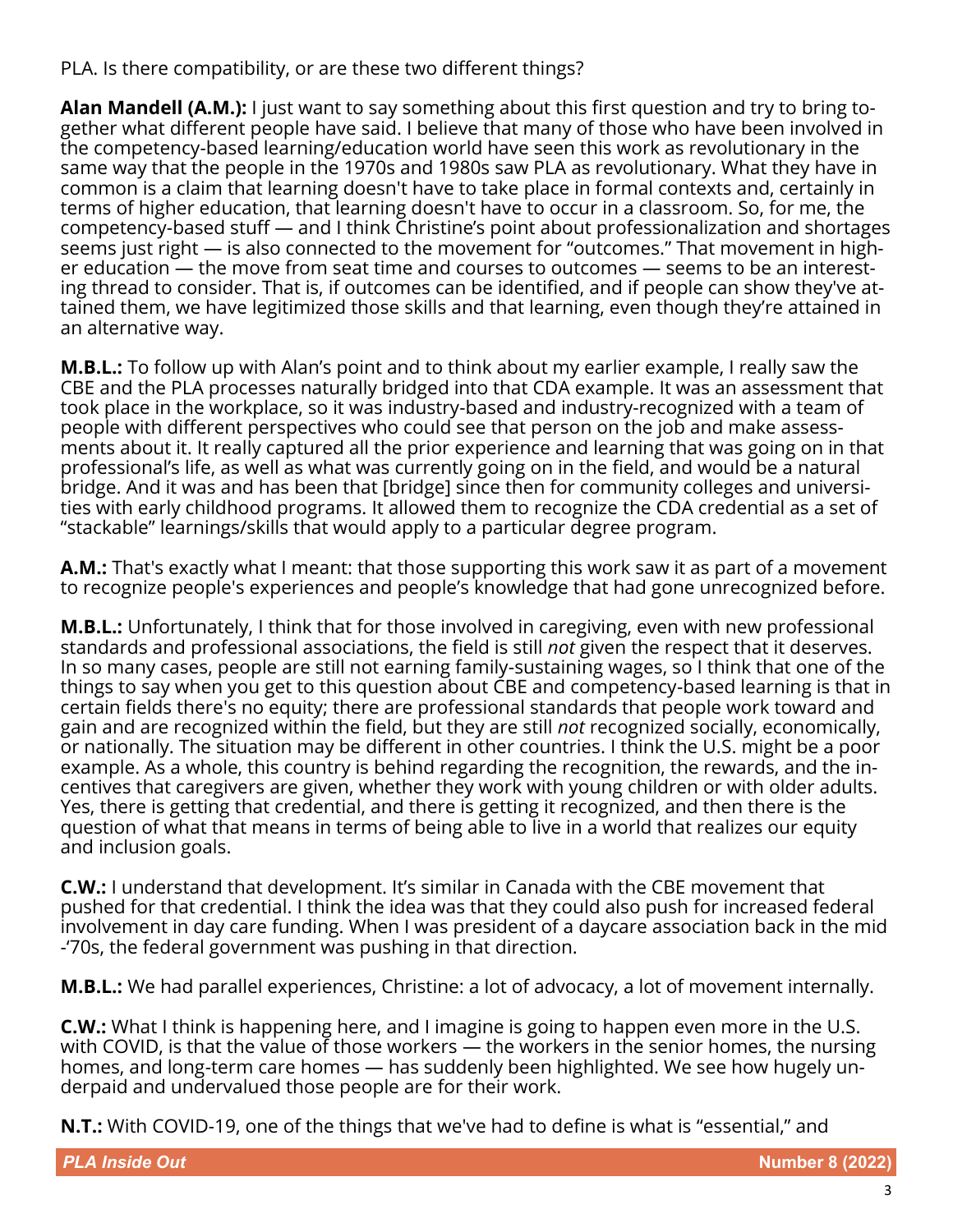redefining what is essential does get us to rethink what we "recognize." So, we start to talk about the competencies that are needed to be successful in that kind of position, the knowledge that goes with it, and how we place [or don't place] a value on that. What is it that we value? What is it that we recognize? Because that's what divides what is considered or isn't considered "legitimate" learning.

**D.S.-G.:** That's a very good point. In fact, it seems to me inevitable that over the next months or years, we're going to be looking again at the sense of the value of certain work. And some workers will suddenly realize they are essential. They don't realize that in their paychecks, but they realize that they make an essential contribution to our societies, our lives, and they are not rewarded for it. I think that brings us back to this whole idea  $-$  it is a big idea  $-$  of what education is fundamentally about and what value it provides. I think one of the other discussions that have already started [and are, I think, on the accelerator] is looking at what we might call "traditional" education or "alternative" educational models and trying to place a value on that. I think many people are going to really evaluate, quite literally, placing new value on education, on the credentials they get, and then how those credentials are accepted and rewarded in the workplace. As Alan said, PLA originally was considered totally disruptive and thus revolutionary and, in many ways, it remains totally disruptive. I think competency-based education also looks at itself as a very disruptive element within the educational system, but I think in the future that disruptive element is going to have to prove itself. What value does CBE or PLA contribute to the educational system? What value does it provide for the people, the learners who come? They're spending their money trying to acquire something, trying to improve their lives, trying to increase their social mobility. What value did they get out of these education systems that are in place?

**A.M.:** I'll just push a little on our questions: When all of you got involved in the PLA world, did you see the evaluation of prior learning as an effort to do something *different* than competencybased education? Do you see that these movements really are running parallel to one another, or that they're different from one another in spirit and substance?

**D.S.-G.:** Again, I have little or no direct involvement with CBE, but it seems to me that there are in fact parallels between PLA and CBE. A lot of momentum is driven by things like engagement, things like equity, diversity, and trying to improve the experience of the student who's involved in the workplace or is in higher education. They take different forms, but I think there is that sort of common cluster of attributes that does seem to run parallel, so I see both as complementary. As far as CBE is concerned, a more fundamental problem is defining what constitutes a competency. It seems to me that's a problematic issue because, as far as I understand, the way in which these definitions are made is at a rather high level of how you order a set of skills and abilities within a set of knowledge.

**M.B.L.:** I'm thinking that what I experienced in the '70s and '80s was that the two were more aligned and overlapped with each other. What I understood as competency-based then is not the same as what's going on now. There are differences now and what I'm seeing now speaks to what David was talking about. Today, CBE is more streamlined and more efficient in terms of the process. What came out is broader access to help people feel confident and competent. When I was doing this work early on, it was mostly with women who were first-generation [college students] who were teachers, social workers, or those working in human services. It really was a bridge and an opportunity. And it's really important. There is a piece in competencybased education that makes things more equitable for folks. I think CBE now is a way of trying to be able to reach this kind of equity for larger numbers of people more efficiently and in a more streamlined and less expensive way.

**C.W.:** I don't want to lose that last point because I think that's an interesting issue here. I wonder about our common experience with the relationship between PLA and some of the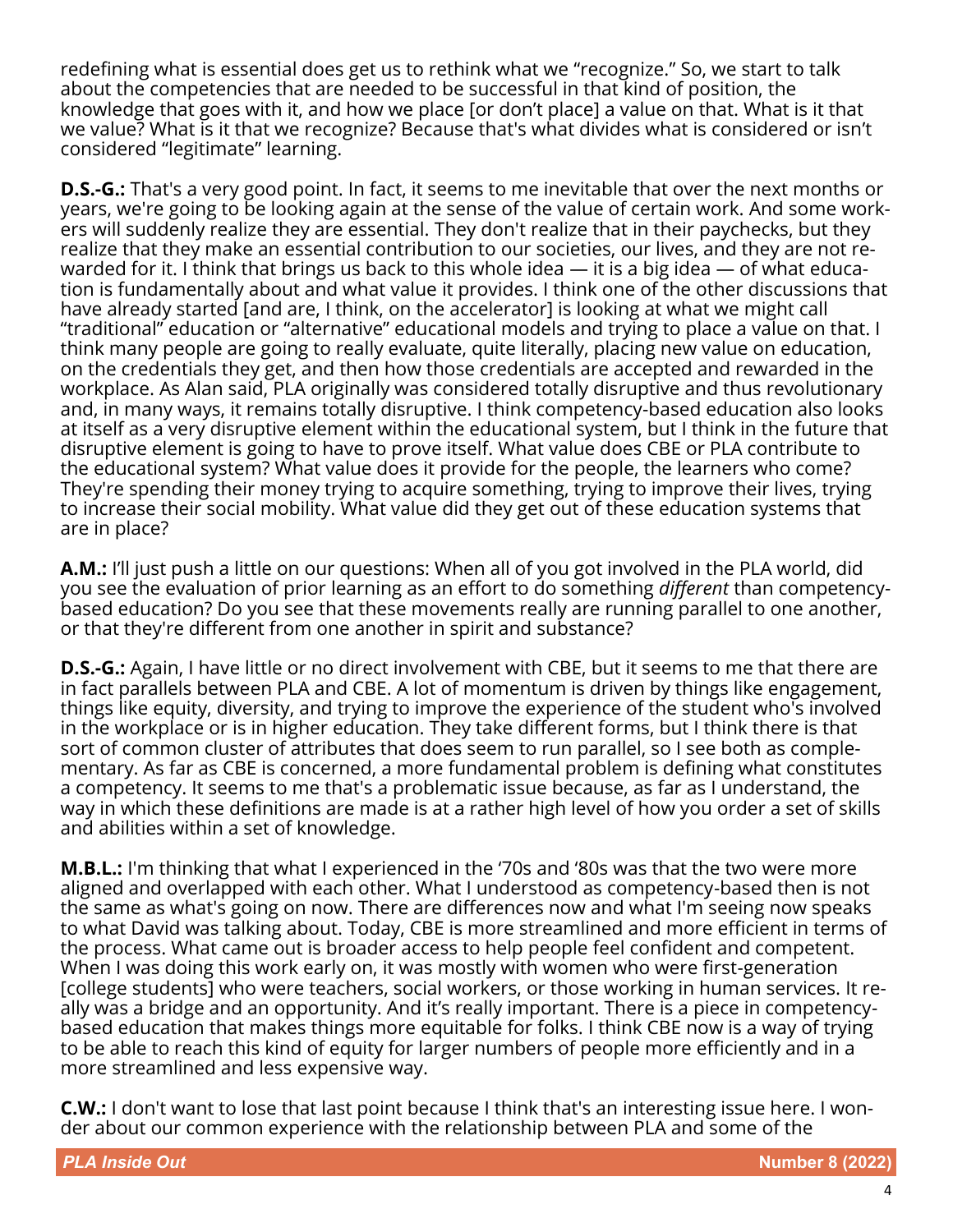competency claims, and there may be a call for a kind of efficiency that certain competencybased models may offer that people didn't see as clearly in the PLA movement. A subtext is that you must have clear learning outcomes — agreed-upon learning standards — to which you have access, and those outcomes, as they appear in the community college system in Canada anyway, are essentially competencies. That is what David is talking about. That is the way it is used here.

**N.T.:** It's interesting because I would say that most institutions in the U.S. have students document their learning against predetermined learning outcomes. At our institution, SUNY Empire State College, we did *not* set up our system of assessment that way. This was something that's been unique with us, and while it does exist at other institutions, we are in the minority. We have said: "Let's evaluate what the student knows if this is college level, and then fit it into the curriculum, so it's not measured against any pre-existing knowledge, but rather recognizes that the student might have knowledge that we don't have already predetermined." It is a very different approach.

**Tracey Little (T.L.):** Our open campus university has been focusing on assessments, more toward competency-based learning, seen through the adoption of continuous assessments. We try to focus on the practice of marrying that theory into practice. And it is based on this that the students' competencies are measured.

**N.T.:** So, it's interesting: I think there's the pure course match PLA model [used by most institutions at least in the U.S.]; there's the model that more open-endedly focuses on what the student knows; and then Tracey is describing a kind of hybrid.

**M.B.L.:** I'm going to wrap it back around, Nan, to something you said earlier about cross swapping. I'm thinking about somebody who is going through this experience now and says to us, if I bring my CBE credential to your competency-based program, I want you to cross swap that and award me the competencies. I don't want you to start me at the beginning of your competencybased program as if I didn't have the CBE in hand. I'd be really interested to see who's done a good job of integrating the two. So whatever competency-based program you've got set up, you already have considered what is industry-recognized and what translates into the college classroom. There are multiple examples of that beyond early childhood, but I think that kind of integration is important for the different parties involved because if we're not recognizing each other's kind of learning in training programs, for example, then we probably don't have good working relationships. We're not going to begin to sustain something like this until we've got that kind of understanding of each other's curriculum and the recognition of that curriculum. If I am an employer and going to send people to a competency-based program, yet I've already put in all this training, that training should equate to what's going on in that degree program. I would want that upfront. That's how I will know that all of this is a good investment.

**N.T.:** Very interesting, and in fact, one of the people, Leslie Seiferle, who is at Salt Lake Community College (SLCC), has defined the competencies needed for her program in culinary arts (see interview in this issue of *PLAIO*). Students can then demonstrate they have those competencies in three ways. If they have the documentation that they gained the competencies through prior knowledge and experience, then they can go that route. The second way is if they are currently employed and can demonstrate that they are using those competencies now, those can be documented while they're at work. And then the third way is through her own coursework at SLCC. I think this is a unique approach because she's got the definition of what people need to know, but then she's allowed people multiple ways of approaching the assessment of that knowledge/ skills.

**A.M.:** Yes, and then I think this goes back to something David also raised, which has to do with the power of those who define competencies in the first place, the notion of expertise, the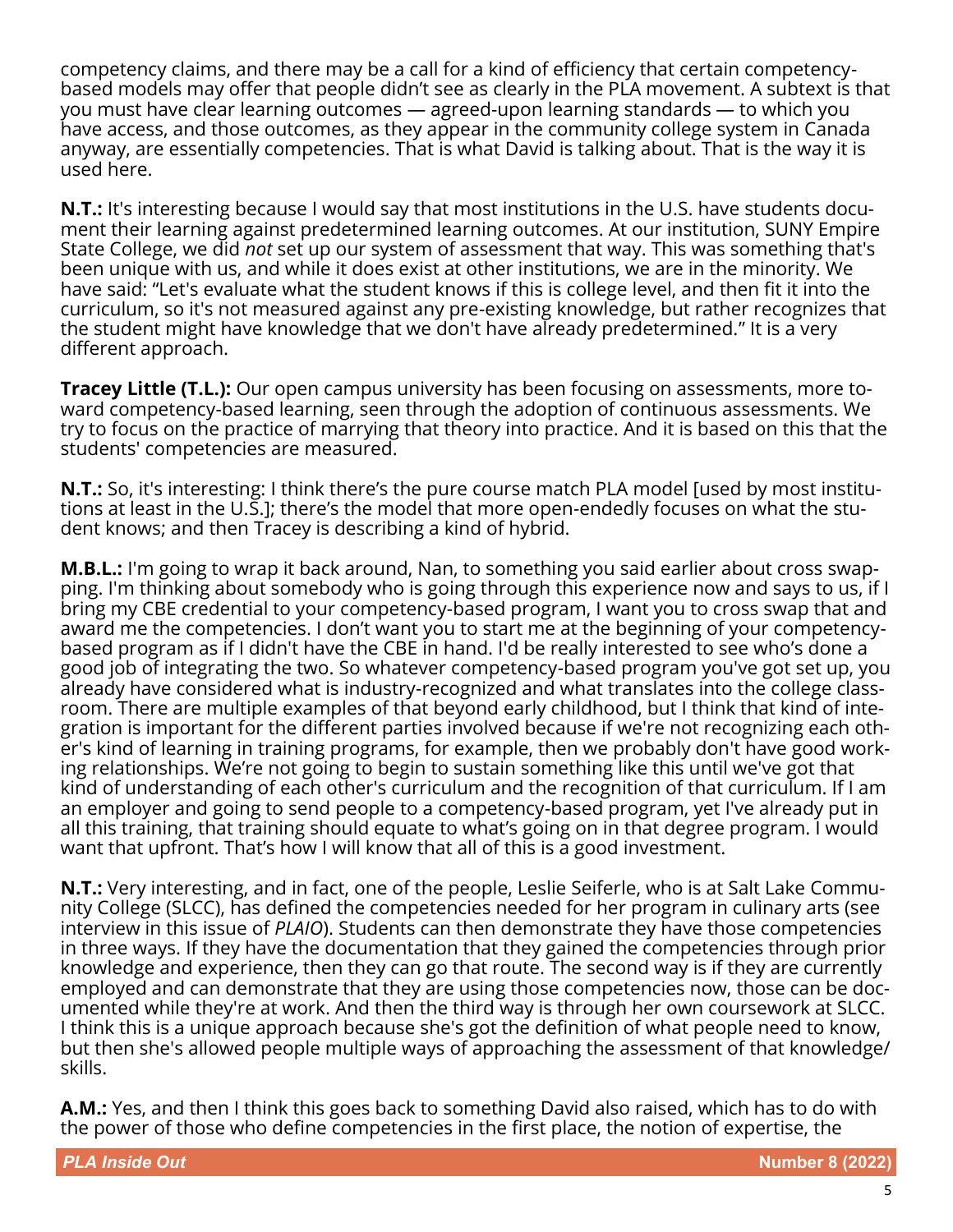question of the origins of those competencies, or whatever they're called, and who gets to name the experts who name the competencies.

**M.B.L.:** And I think that it's good to think about those experts and stakeholders, and those relationships because if there can be more cross-sector agreement, rather than everybody staying in their own little higher education/employer/community bucket, there can be more of that kind of cross work in cross recognition and a better understanding of the curriculum. I think that you know there's going to be more commitment to what we're talking about because a lot of times when we look at these sorts of credentials or this kind of assessment, we've got one part of the organization or one sector really invested, and the other stakeholders not. This is something we've got to work on.

**N.T.:** It is interesting because this discussion has me thinking about something that I was working toward quite a few years ago: using the idea of concept maps. My question at that time was whether it mattered who evaluates the learning. Is the assessment going to come out differently depending on who the evaluator is? This is such a small thing, but I took two faculty members — one from the business world and one from the psychology world — and asked them to do a concept map on creativity, and the maps they created looked completely different. This suggests that if a student were being assessed on her knowledge around creativity and you had a businessperson or person in psychology, you may or may *not* talk about the knowledge that exists for that particular student, but what those two faculty members assumed that knowledge should *be*. So, what if you took hundreds of faculty in a particular area and had them do the concept maps and then crossed those maps to create a "universal" map; if a student then did a concept map of her own knowledge, could you match up these two maps? So, we'd see the complexity of determining the point at which we define what goes into a particular course or grouping of courses. There are ways of including all different kinds of knowledge — really something like a continuum of knowledge.

**C.W.:** In effect, we can say have something like "equivalencies" but that may not be exact. We struggle with this in terms of what are we even trying to accomplish with this.

**D.S.-G.:** That's a very good point. Who defines the competencies is so important. You have different people making different determinations about creativity whether it is the businessperson or whether it's the psychologist, and each is coming up with their own ideas and their own constellation of bits and pieces. And what leads from that is the question of how universal these constructs, these competencies really are. If, for instance, in the world of work, it's very easy to define a set of competencies that may have instrumental value for the worker, the student, and the employer, but in another five or seven years, those competencies, those clusters, will be economically useless. They are being superseded by different ideas as to what constitutes work practice and so on. So, I think trying to define what these competencies are is a very critical and very difficult issue.

**C.W.:** The description of that culinary program highlights more than anything to me just how similar PLA is to competency-based education because that essentially would be considered what she's doing. I mean the only thing that may be unusual is that she *begins* with a set of culinary arts program competencies, so it's a new name, but it doesn't seem to me it's a new game. If we're looking at the broad level David talked about regarding the whole question of who defines the competencies, that's quite an issue, but if we're looking at the more micro level in terms of what you need to be able to do to become a competent chef, it must be the content experts.

**A.M.:** One of the claims, at least of a portfolio model of prior learning that Nan described earlier, was that it was possible that a student could come to the PLA process with legitimate learning that was *not* predefined that the evaluator — the expert — might not have a quick "match"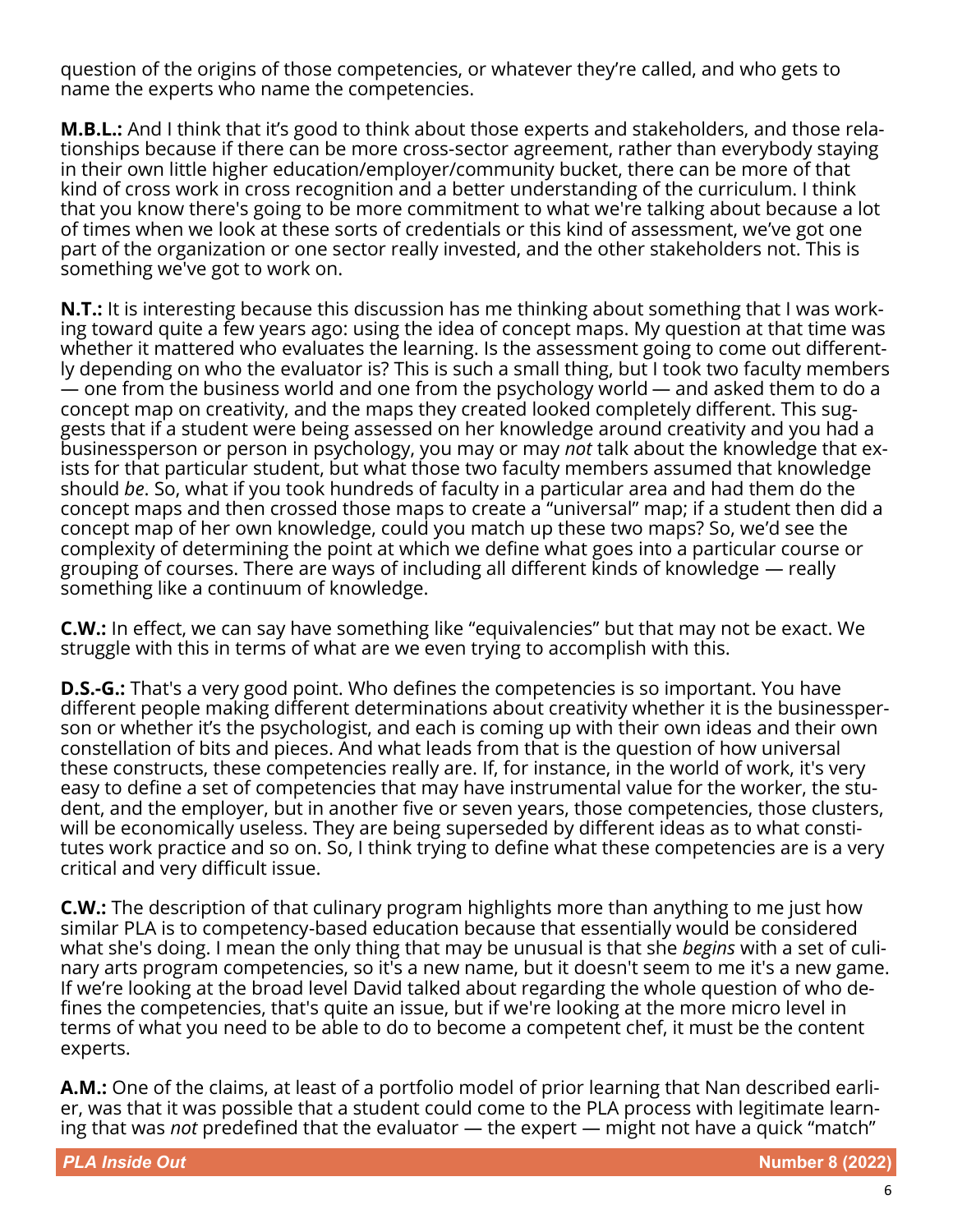in his or her head because the *student* had "new knowledge" that sat outside of that expert's mental model. These new ways of being able to cook, new ways of being able to do a manufacturing process, new ways to think about community organizing, challenge the status quo. And, for me, that was part of the spirit of PLA: that the student's distinctive knowledge could gain legitimacy through the process. One thing I wonder, and I think David asked this question earlier, has to do with the specificity of competencies, as well as their preset newness because the more they are both narrowly drawn and preset, the less room there is for the student's individual knowledge, insights, and skills that may not have been imagined before.

**M.B.L.:** Legitimacy is an interesting word in thinking about Christine's example of the chef. That chef could have legitimacy in one setting and not in another setting — maybe is highly competent in the world of work, and then must walk into that community college and then prove herself all over again and in some particular fashion. To me, it goes back to the importance of the relationships across work in education. Maybe there should be multiple assessors, or they should at least be aware of each other, and in many cases, they are both present in the community college setting.

**N.T.:** I think we just went full circle, and the circle was really important because we've come back to the big question of who defines the knowledge, who defines the competencies. What is the legitimacy around those determinations and how does that impact our students? Earlier we talked about equity, and I think we'd have to come back to that issue too. Both PLA and competency-based models claim to offer more access, transparency, and fairness. We can't forget those principles that motivated our work in the first place. By bringing these two movements together, we continue to open opportunities to examine higher education with a critical lens toward more equitable institutions.

## **Conversation #2, September 15, 2020:**

*Meredith Archer Hatch, director of network relations, Achieving the Dream, Inc. (USA); Leif Berglund, senior lecturer, Luleå University of Technology (Sweden); Nan Travers and Alan Mandell, co-editors.*

**Alan Mandell (A.M.):** Thanks, Meredith and Leif, for joining us for this conversation. We really look forward to your thoughts about this interconnection between competency-based education and PLA. It's the second of our two board discussions. We are glad the four of us can talk.

**Meredith Hatch (M.H.):** I can start! Over the last decade in my job working with hundreds of community colleges and technical colleges throughout the United States, I have considered this topic. Different competency-based programs have been established to increase student success and accelerate time to credential, so that's the lens that I look through when I consider the topic. In effect, how can we accelerate time to the credential and meet different learners' needs?

**Nan Travers (N.T.):** And, Meredith, have you found success? What are the difficulties you have uncovered?

**M.H.:** I've seen success when there is a strong and comprehensive institutional approach and an understanding of the fundamentals of competency-based programs because they are different from the ways traditional programs are offered. It starts with that understanding, and that buy-in must be accompanied by comprehensive planning.

**A.M.:** Systematic planning is so important. It often takes significant energy and, as Meredith said, institutional commitment too. Thoughts on your end, Leif?

**Leif Berglund (L.B.):** It's been quite a long time — actually since my Ph.D. studies — since I

**PLA Inside Out Number 8 (2022)**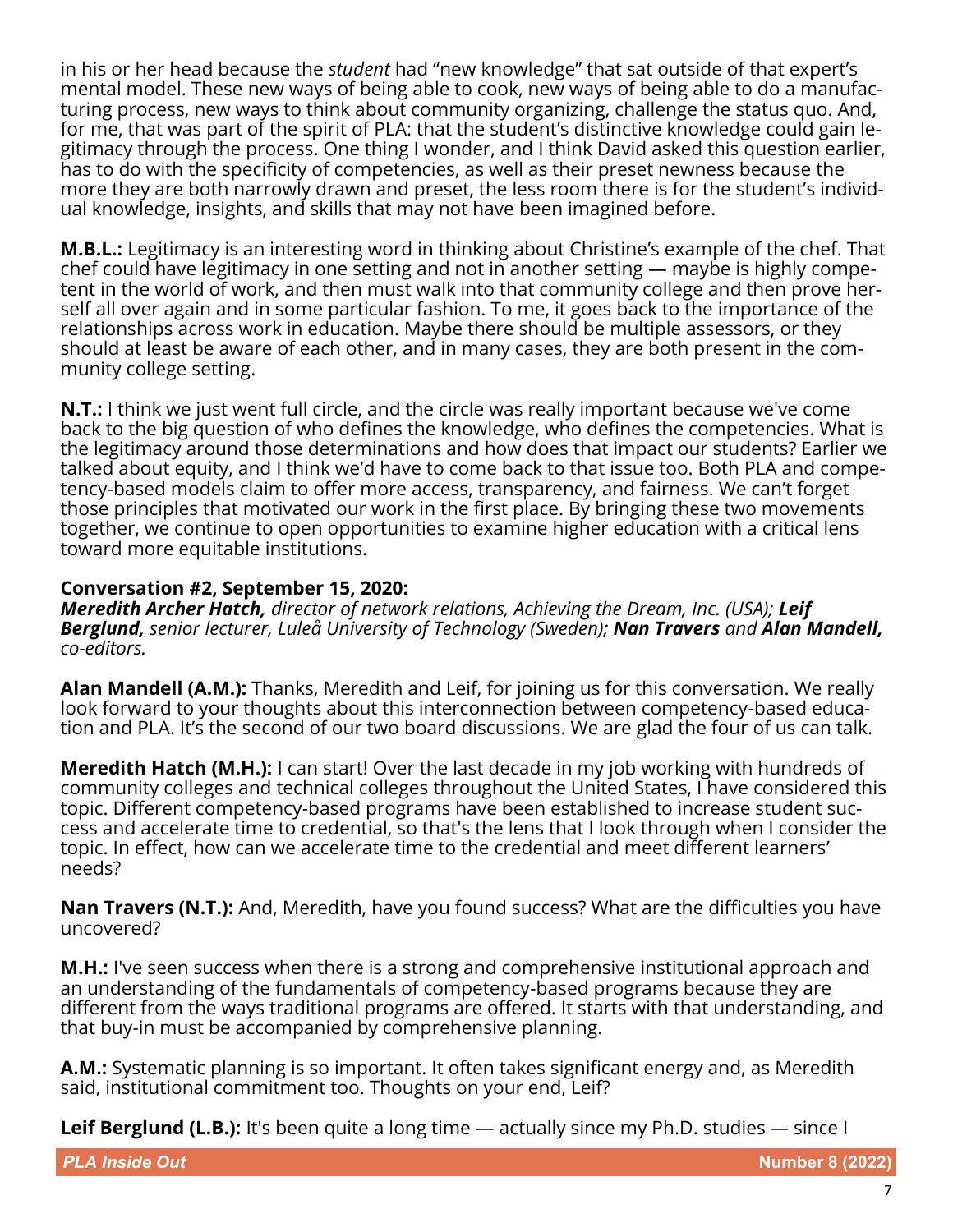looked at this specific topic, and it was mostly among institutions within the European Union a lot of money was spent on developing what's considered "social cohesion." These were mostly programs and collaborations among schools and municipalities that were trying to use PLA as a tool for something like participant empowerment. Some of these programs were directed to young people to help them see what they knew, what they had learned, and especially the skills they had gained.

**A.M.:** Was this taking place at the national/country level?

**L.B.:** It was mostly in specific municipalities or regions — *many* projects were developing at the same time. We were looking at European social fund projects — some quite interesting — that included PLA. We followed and analyzed those that included this prior learning dimension.

**N.T.:** Were they asking these young people to document the competencies they had developed so that they could see that they actually had knowledge?

**L.B.**: Yes, I would say so. We determined that there were three different foci in these projects. One was directed toward secondary school course criteria; a second focused on finding employment. But the third, the one in which I got most interested, were those projects focused on empowering people — projects that focused on helping people gain more self-confidence on the road to education or work.

**M.H.:** I would add some additional experience that I've had working with institutions — and this work involved Nan — in trying to define a competency model specifically around *resiliency*. 1 One of the things defining the competency model was able to do among seven unique community colleges in several [U.S.] states with their employer partners, faculty, staff, and others at the institution was to create a space to have both a shared language and a shared understanding of specific learning and abilities. I just think that there's some *real power* there.

**A.M.:** I think, Meredith, that this focus on something like resiliency is also connected with what Leif was describing in those Swedish projects. We should consider resiliency as a new kind of skill that seems like a prerequisite to good learning or the possibility of learning.

**M.H.:** Part of the shared understanding we developed is that everyone has different levels of resilience at different times — sometimes more and sometimes less. The way we live and act and navigate our way through the world — that was an important learning for us all too — is not all one level set of resiliency or adaptive capacity that you may have that stays in a straight line. It ebbs and flows.

**A.M.:** I just want us not to lose the connections between competency-based education and PLA. Are they the same? Are they compatible with each other? Do you see tensions between these two orientations? I'm so interested in what your experiences have led you to see.

**M.H.:** I do see them as fundamentally compatible because I think it's about considering the learning that must take place, the learning outcomes, and the desired competencies. I think in those ways a competency-based orientation and PLA are very compatible. In practice, some things don't quite mesh up, but when I think about it, the key is to make sure that our systems, processes, and attitudes really support student learning, whether it's PLA or competency-based education. The way we implement these methods is to be as seamless as possible for individuals to move through the process and reach their goals.

**N.T.:** In the U.S., we are floating two terms around: one being competency-based *education* and one being competency-based *learning*. Competency-based education tends to be thought of where there are well-spelled-out competencies and students are assessed based on those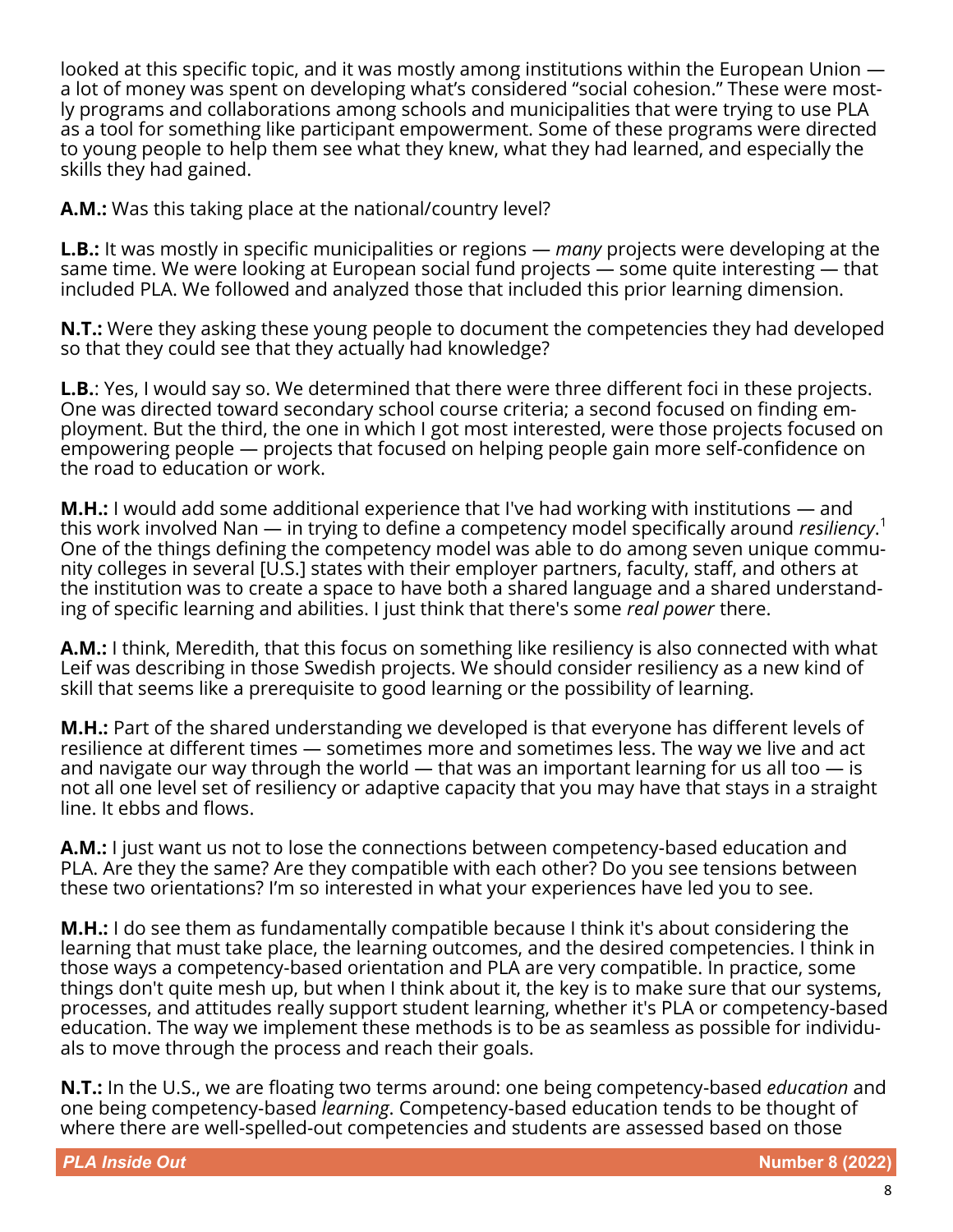competencies. Students are not given grades and they're not given credits, but rather the competencies they achieve are documented. I think competency-based learning is where more practice falls. And that is about identifying the competencies and building them into the learning process or through PLA, but your program may still be structured around courses and credits. You're just much clearer about what those competencies are that need to be addressed and measured. So, the two terms are being used to distinguish the difference between a program that's 100% competency-based and the goal of getting away from seat time, getting away from the designation of credit, and really making sure that you have a way to articulate what somebody knows. In this way, competency-based learning is much more of an embedded and integrated piece around competencies.

**A.M.:** As Nan knows, the competency-based orientation is newer to me than is the PLA approach, and I wonder if one of the differences is that in the competency model, those competencies are typically preset; someone has determined what the competencies are *before* any assessment takes place. That is, there is some process of understanding that "these" are indeed the competencies necessary to perform x or to know y. The competencies exist as a kind of framework, a grid within which an evaluation gets done. In at least some PLA models, the socalled "criteria for evaluating" may *not* preexist. I wonder if this is part of the difference we are discussing. Am I on the right track?

**N.T.:** I would say that what you are describing is the way that most people approach it. But I don't think that when you say something is "competency-based" it has to be that way. For just a second, let me take the question into [SUNY Empire State College's] environment. With our portfolio process, PLA is very individualized, and what we're trying to do is capture the individual's learning. And then we title and credit that learning by what we see for that individual. We have hundreds and hundreds of faculty who engage in this process, and one of my critiques of our process is that we don't have enough faculty training to have them really understand how to help students articulate that learning in such a way that it really reflects what the student knows. So, I think we could take a competency-based perspective and help faculty understand what competencies are so they can identify the competencies a student has gained. In that case, the competencies are *not* predetermined; the approach is a way of being able to see the learning in a describable way. That would be my counter to what you're saying, Alan.

**L.B.:** In the Swedish context, I would say that I don't find much evidence of "PLA true believers," or those who accept this ideology purely. Much of the Swedish work is focused on employment and the ways to employment. It is very practical. In the Swedish context, assessment also has been based on upper secondary course criteria. Over the last 15 to 20 years, we have had some at the national level whose focus has been to develop broader criteria — they could almost be considered PLA believers who have tried to focus on what people know and the skills they have, and believe we should document some of this learning; we should make it much more visible. But this perspective is not at the heart of the PLA national discourse. PLA here is much more pragmatic and focused on trying to make people employable.

**A.M.:** I think this theme, Leif, about making the learning "visible" is remarkably interesting and helpful. It's about moving the learning away from the mysterious to something much clearer and more specific; it's aiming for specificity about what somebody knows and the learning that somebody has gained.

**N.T.:** To add to that, I think that the call to "transparency" also tries to address the question of equity, because when there aren't some commonalities and, going back to what Meredith said in terms of common beliefs and common language, if there isn't a common sense of how we start to identify that learning and have clarity around it, then each student is left to the interpretation of whoever is in power at that moment, and we just see uneven practice as a result. I think part of the competency movement has been about gaining more transparency around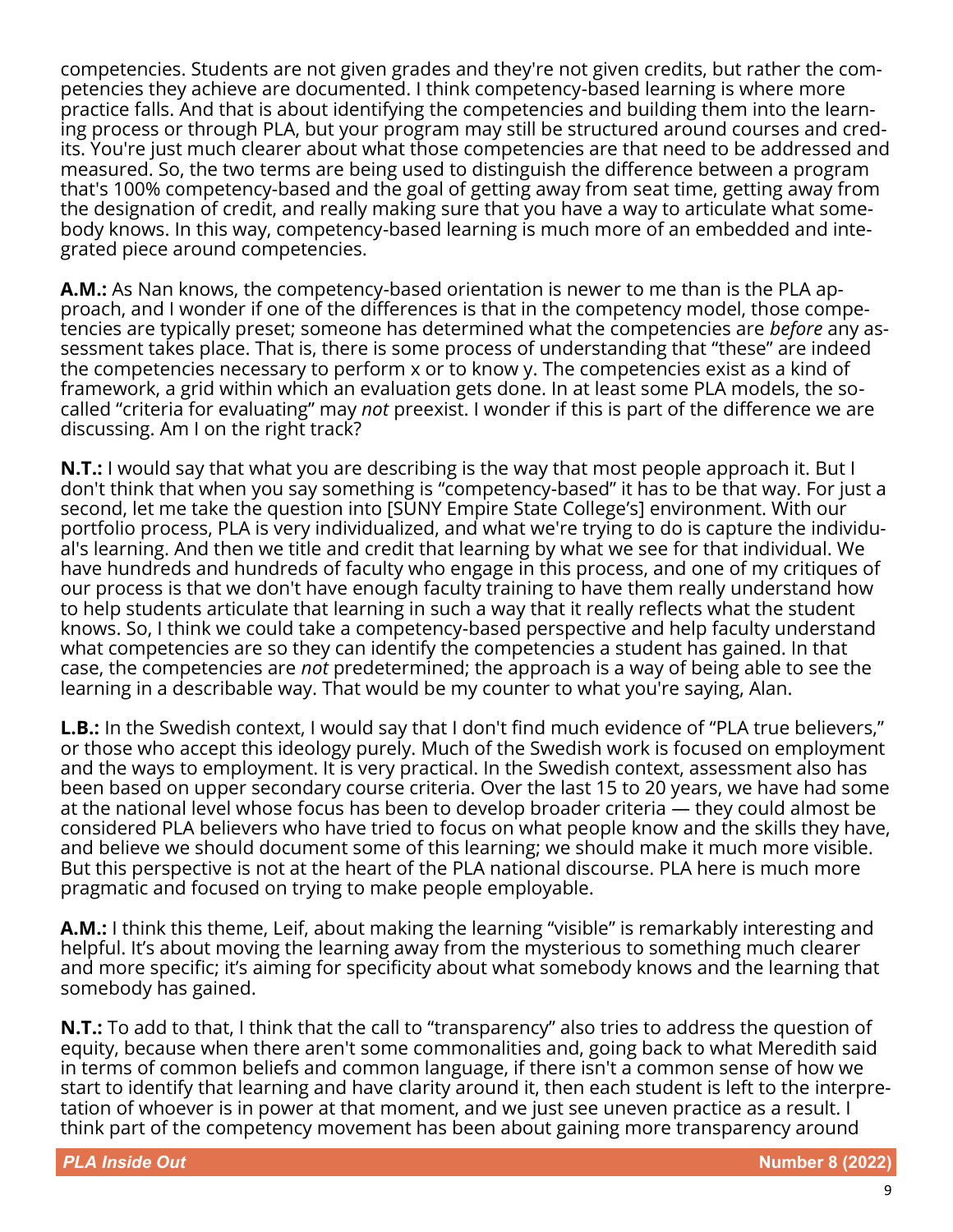what we're really trying to do and addressing student learning more equitably. However, as Leif reminded us, I do see some of this work moving toward an employment perspective in which identifying competencies becomes like a skills checkoff list versus really thinking about a person from a deeper level in terms of what somebody knows and what they can do, and how we can make that explicit.

**A.M.:** Meredith and Leif, do you think that this way of thinking, this way of approaching learning in terms of competency-based education, has poignancy for us today given the experience of COVID-19 and given other changes in work and education?

**M.H.:** Absolutely. Now months into a global pandemic, I think we absolutely are seeing that it is critical for individuals to be offered different ways to demonstrate their competencies, particularly as they may find themselves needing to gain additional levels of education to either find a new kind of career or move to a different level so that they remain employable in their current career path. I just think it's extraordinarily important for us to consider many different models of how individuals can access higher education and the speed at which they need to gain different levels of credentials. We know that in the United States, with so many people at home with their families — with many people in their own homes — it becomes even more important to have asynchronous learning opportunities and diverse ways to demonstrate prior learning, so I think there's a huge application that is being made in many places. It's a major opportunity to strengthen access to competency-based education and PLA for so many individuals.

**A.M.:** The theme of "access" is so valuable here. It also makes a connection to one of the early promises of adult higher education: the promotion of access. So, your point, Meredith, is crucial: We are thinking about other avenues to access — to inviting people in who may not have been welcome before.

**M.B.:** Yes; time and cost remain extraordinarily important, too.

**N.T.:** One thing I have seen in the whole movement here in the United States is that the competency-based learning education movement has been another way to approach prior learning assessment. If the student has the knowledge, can we have that student *demonstrate* that knowledge so they don't have to repeat the learning and we can document it? So, in thinking about where we are today, we've seen so many students who have not been able to continue their education. In the United States, one out of six adults has some college and no degree. COVID has now caused even more severe interruptions. Altogether, we have many people who have knowledge and skills that are undocumented. Our question becomes something like: How do we merge these two approaches and think about a way to capture learning so those students do *not* go undocumented? I think we're in an education crisis because we don't have these mechanisms in place and widespread, which means there are going to be thousands of people who were partway there and just didn't make it all the way.

**A.M.:** Leif, are any of these considerations relevant in the Swedish context?

**L.B.:** Yes. I think we are social beings! From my own experience, but also what I hear from students in the university, is that when we don't meet face-to-face, people lose their motivation. And this has contributed to the marginalizing effects of COVID. Some people who were already on the edge are moving even farther from the center; they're even more marginalized than they were. Meeting people is a way to include people. It's trickier on Zoom or using some other virtual application. Hopefully, this will pass. But there is another thing at work here that I want to mention. Maybe we've been bragging a little too much about this, but in Swedish society, we often talk about equality. Now, however, we also see tendencies — shootings and gang problems, for example — often among people who have not been integrated into this society at all. Here is what I am thinking: I was involved in the validation process at the university, and we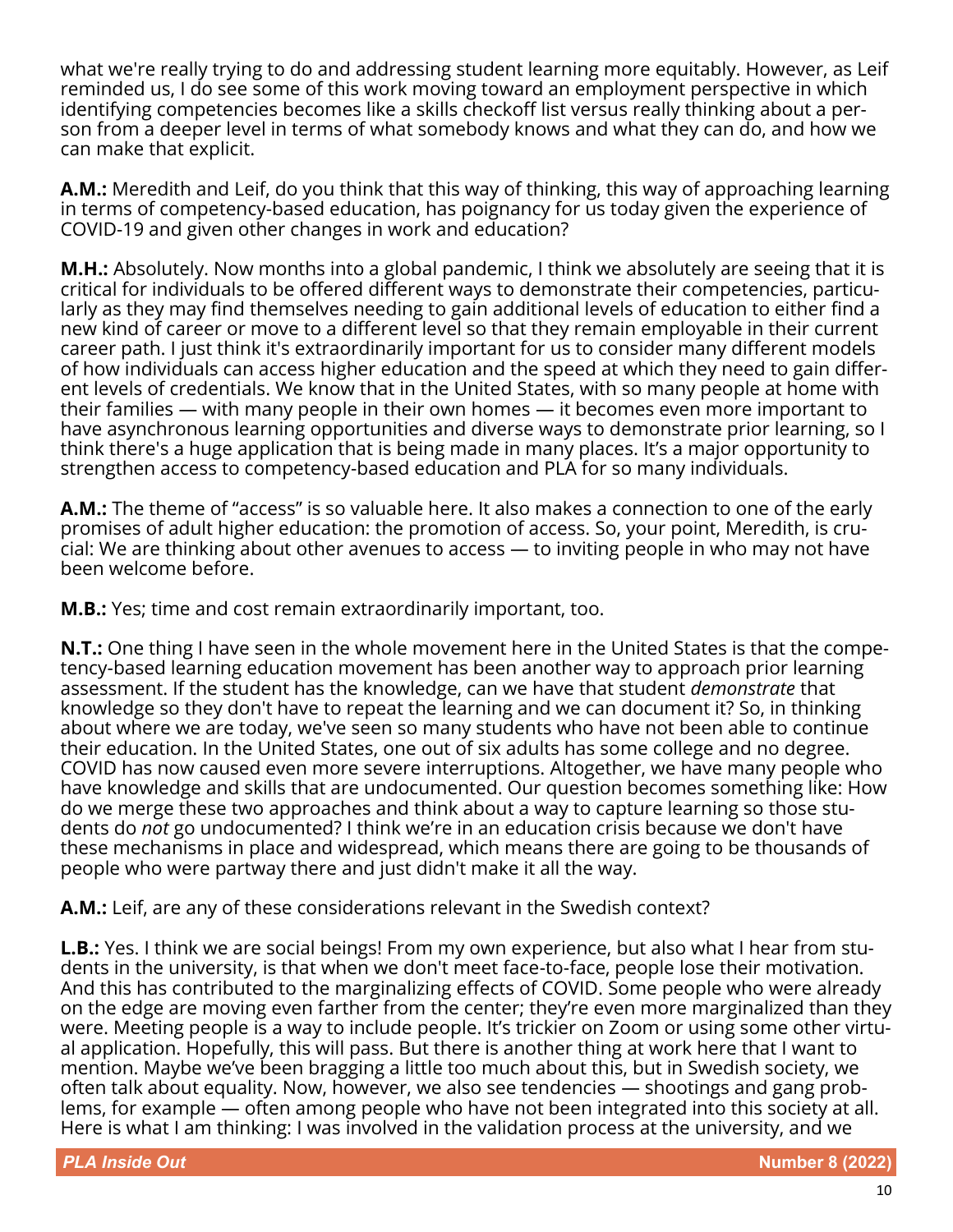talked about how people could get credit for courses done in other universities and other countries, and there *are* formal processes to address this, but I have met an attitude of suspicion, a *visible* suspicion when people are not going at their courses *in Sweden*. We have national authorities to which you can send your diplomas from other countries and get those assessed, but I think there's a general suspicion that when people are trying to validate their skills and transfer their credits, they are not putting in the time that a student should be expected to. It's like you must go through *all* the steps, many people think; you can't take a jump. I think that attitude is really a pity because it doesn't help people right now and doesn't consider the use of sound and valuable assessment of skills and learning that exist.

**A.M.:** That's a fascinating example, Leif, and it suggests to me that it's even more significant for our models of assessing — using the word Nan used earlier — to be more *transparent*, to be clearer because if they're seen as arbitrary or idiosyncratic in some way, they lose legitimacy and then people can say they are based on nothing. What you're alerting us to is the need to be even more *public*, more explicit about the criteria, about the models of evaluation we use, so that there isn't a question about these judgments because the criteria used to make the judgments are right out there for people to look at and evaluate themselves.

**L.B.:** I think you're right, Alan.

**N.T.:** We do have our last question that we want to get to: Do you have any specific suggestions about how higher education, industry, and other policymaking bodies might take advantage of the possibility of CBE and PLA to address issues of degree completion and workforce development, and overall, to address questions of access, inclusion, and equity in education and at work? It's a big question, but where would you suggest we go from here?

**M.H.:** My answer is inspired by the Achieving the Dream statement on equity<sup>2</sup> that focuses on each student receiving the supports needed to be successful. There's a huge opportunity through well-implemented programs (and their mission, processes, and structures) that will allow for PLA and competency-based education because, as an industry of schools and workplaces, we could be using all sorts of different models where PLA and competency-based education are foundational and fundamental in decreasing individuals' time to credential and in demonstrating competencies previously acquired. That's really important to where we are and the needs of individuals and societies.

**A.M.:** Thanks so much, Meredith, so much. Is there a Leif Berglund fantasy here as well?

**L.B.:** I speak with my colleagues on our regular commute to the university; we often talk about the significance of our focus on higher education and even on our contribution to the *inflation* of higher education. I'm just not that sure that *more* higher education, *more* credentials, is the solution for humankind. I also see that this focus tends to be creating gaps. In Sweden, for example, we talk a lot about men being left behind because only about 40% of university students now are male. I'm *not* speaking against higher education, but I wonder what we are looking for and what we see as the solution for society as a whole. I'm wondering about how to create a society that keeps people together and, at the same time, makes everyone count. I think that PLA and competency-based need to value *different kinds* of skills. In general, we don't do that in society. I really think that's what the debates should be about.

**A.M.:** That's so important, Leif, because I think it raises the questions of what a "solution" for humankind looks like, *whether* we are participating in this, *how* we are participating in this, and whether we are creating *more* problems in our so-called "solutions." It might be that this is the most powerful question we can ask ourselves. It ties us to the critical issue of social change at some deep level: Are the tools we are championing leading us in a direction that is committed to the better good of the whole? It's just unbelievably hard.